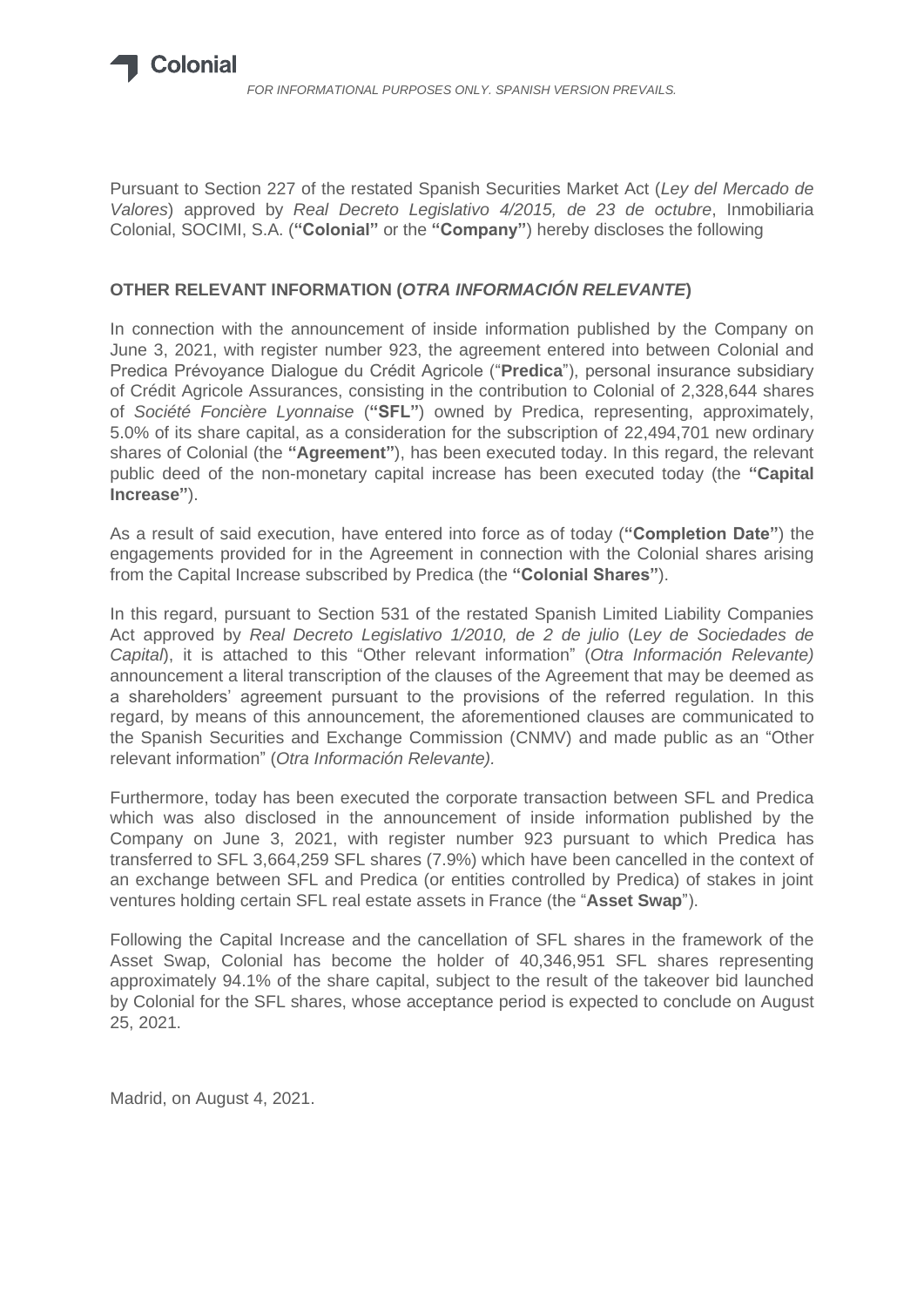

## **LITERAL TRANSCRIPTION OF THE CLAUSES OF THE AGREEMENT THAT MAY BE DEEMED AS A SHAREHOLDERS' AGREEMENT**

| PREDICA'S LOCK-UP    | During a period of 6 months following the Completion Date (the "Initial Period"),<br>Predica shall not Transfer (as defined below), whether wholly or in part, the Colonial<br>Shares.<br>For the purposes of this Clause, "Transfer" shall mean: (i) the transfer by any means,<br>whether direct and/or indirect, immediate or deferred, free of charge or not (including<br>the sale, contribution, merger, spin-off, exchange, loan, or creation or enforcement of<br>any encumbrance) of the ownership, the beneficial ownership, the legal ownership, the<br>economic interest or any other rights deriving from a share such as the voting rights,<br>the right to receive a dividend or the preferred subscription right to a share capital<br>increase; (ii) the entry into any derivative, hedging or other transaction that is designed<br>to or that reasonably could be expected to lead to or result in a sale of any shares; (iii)<br>the entry into any transaction having a similar economic effect; (iv) the undertaking to<br>do any of the foregoing; or $(v)$ the public announcement of the intention to do any of                                                 |
|----------------------|------------------------------------------------------------------------------------------------------------------------------------------------------------------------------------------------------------------------------------------------------------------------------------------------------------------------------------------------------------------------------------------------------------------------------------------------------------------------------------------------------------------------------------------------------------------------------------------------------------------------------------------------------------------------------------------------------------------------------------------------------------------------------------------------------------------------------------------------------------------------------------------------------------------------------------------------------------------------------------------------------------------------------------------------------------------------------------------------------------------------------------------------------------------------------------------|
|                      | the foregoing; the verb "to Transfer" and any expression derived therefrom shall be<br>interpreted accordingly                                                                                                                                                                                                                                                                                                                                                                                                                                                                                                                                                                                                                                                                                                                                                                                                                                                                                                                                                                                                                                                                           |
|                      | Notwithstanding the foregoing, Predica shall be always allowed and will not be subject<br>to any restriction to any voluntary Transfer of all or part of the Colonial Shares to a<br>company belonging to its Group, provided that: (a) the acquirer company,<br>simultaneously with the Transfer, agrees unconditionally to be bound in respect of<br>such Colonial Shares by the provisions of this Clause and Clause "Transfer of shares<br>after the Initial Period" of this Agreement; (b) the transferor remains jointly liable in<br>respect of such Colonial Shares with the acquirer; and (c) the acquirer remains a<br>member of its Group and agrees to transfer back all of such Colonial Shares before<br>ceasing to be a member of its Group. For the purposes of this section, "Group" shall<br>include any company directly or indirectly owned or controlled by Crédit Agricole<br>Assurances S.A.                                                                                                                                                                                                                                                                      |
| PREDICA'S STANDSTILL | Predica undertakes during a 9 month-period following the Completion Date, not to<br>(whether acting alone or in concert) and procure that its representatives will not<br>directly or indirectly, acquire or offer to acquire, seek, propose or agree to acquire,<br>announce its intention to acquire, take part, support, discuss, encourage or facilitate<br>(including through the provision of financing) the acquisition, by means of a purchase,<br>tender or exchange offer, business combination or in any other manner (including<br>through rights or options to acquire, swap, derivative transactions or other<br>arrangements having a similar economic effect), of the ownership of Colonial's<br>securities resulting in Predica holding more than 5% of Colonial's share capital or voting<br>rights (or having an economic exposure on more than 5% of Colonial excluding the<br>economic exposure through Predica and SFL joint ventures).<br>By exception, this Clause shall not apply to acquisitions of financial instruments or of<br>any right attached to such financial instruments of Colonial by Predica or any of its<br>representatives in the context of: |
|                      | market-making and risk hedging activities; and/or<br>ш                                                                                                                                                                                                                                                                                                                                                                                                                                                                                                                                                                                                                                                                                                                                                                                                                                                                                                                                                                                                                                                                                                                                   |
|                      | third-parties asset management activities,<br>ш                                                                                                                                                                                                                                                                                                                                                                                                                                                                                                                                                                                                                                                                                                                                                                                                                                                                                                                                                                                                                                                                                                                                          |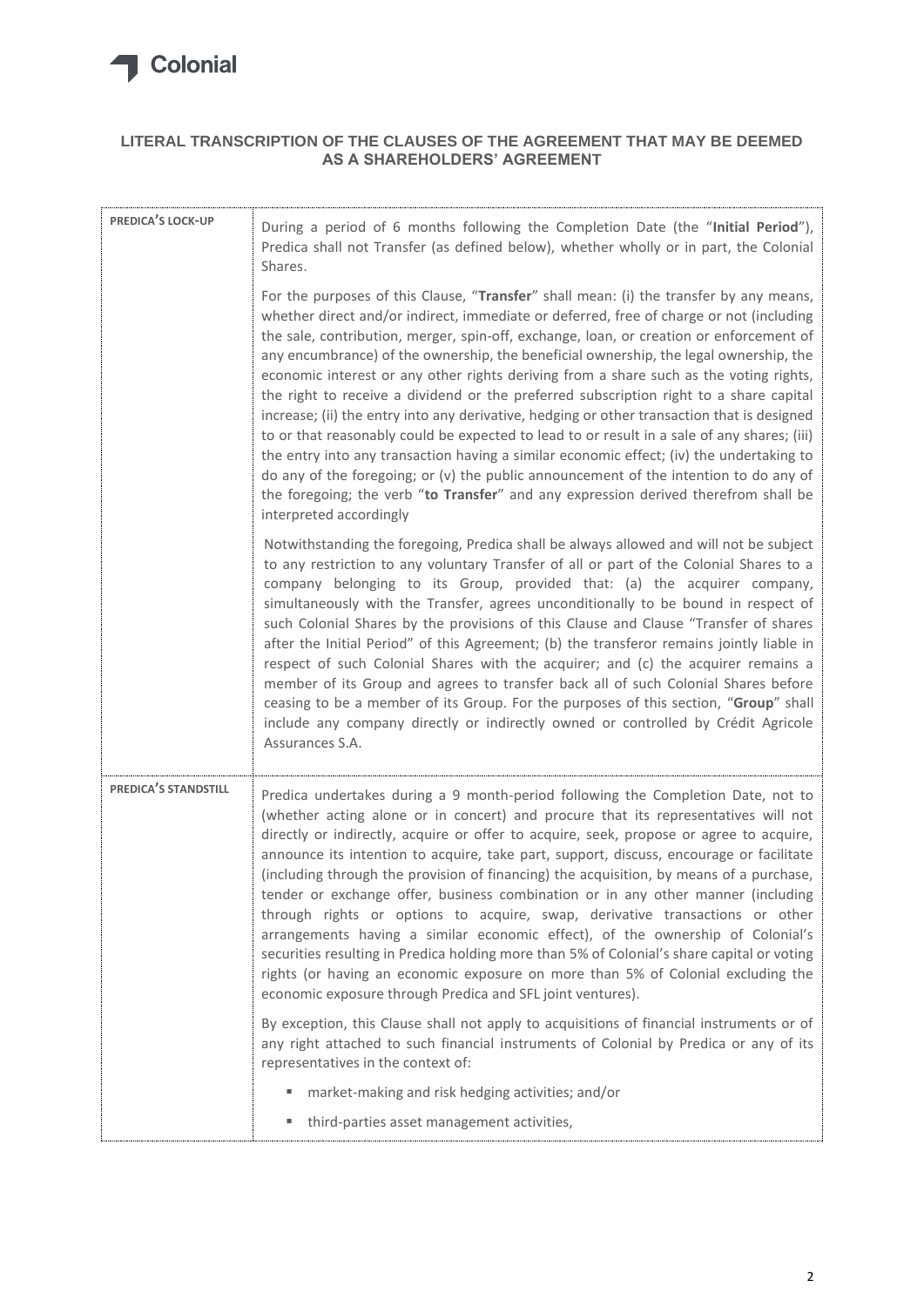

|                                                                                                         | provided that such acquisitions are (i) in line with Predica's usual practices and involve<br>teams, resources, objectives and responsibilities distinct from those engaged in the<br>Transaction; and (ii) made in good faith and not as a means to avoid the covenants of<br>this Agreement.<br>More generally, Predica undertakes during a 12 month-period following the<br>Completion Date not to (and procure that its representatives shall not) directly or<br>indirectly take part, support discuss, encourage or facilitate (i) any unfriendly<br>transaction with respect to Colonial or the Colonial's group or (ii) any proxy fight<br>against the management of Colonial.                                                                                                                                                                                                                |
|---------------------------------------------------------------------------------------------------------|-------------------------------------------------------------------------------------------------------------------------------------------------------------------------------------------------------------------------------------------------------------------------------------------------------------------------------------------------------------------------------------------------------------------------------------------------------------------------------------------------------------------------------------------------------------------------------------------------------------------------------------------------------------------------------------------------------------------------------------------------------------------------------------------------------------------------------------------------------------------------------------------------------|
| <b>TRANSFER</b><br><b>SHARES</b><br>OF<br><b>INITIAL</b><br><b>AFTER</b><br><b>THE</b><br><b>PERIOD</b> | After the Initial Period, and during a 6 month-period following the expiry of the Initial<br>Period, any transfer by Predica of Colonial Shares shall be made in an orderly manner<br>and in accordance with the standard market practice in Spanish listed companies and<br>in compliance with the applicable Spanish stock exchange regulations. For the<br>avoidance of doubt, any transfer of Colonial Shares carried out after the Initial Period<br>by means of either: (i) an open order of sale in the market representing less than 25%<br>of the average daily trading volume of Colonial Shares, calculated over the 20 trading<br>days prior to the transaction; (ii) a block sale; or (iii) a negotiated bilateral trade, shall<br>be deemed to be transfers of Colonial shares in an orderly manner and in accordance<br>with the standard market practice in Spanish listed companies. |
|                                                                                                         | For the purposes of this Clause, the Parties agree that Predica shall, to the extent<br>legally permitted, inform Colonial in due time of any intention of transfer of the<br>Colonial Shares during the period in which the present Clause applies in order to<br>collaborate with Predica to find potential acquirers or to propose them (if any). In any<br>case, to the extent legally permitted, during this period, Predica shall communicate to<br>Colonial any potential transfer of Colonial Shares at least 5 business days before its<br>launch.                                                                                                                                                                                                                                                                                                                                           |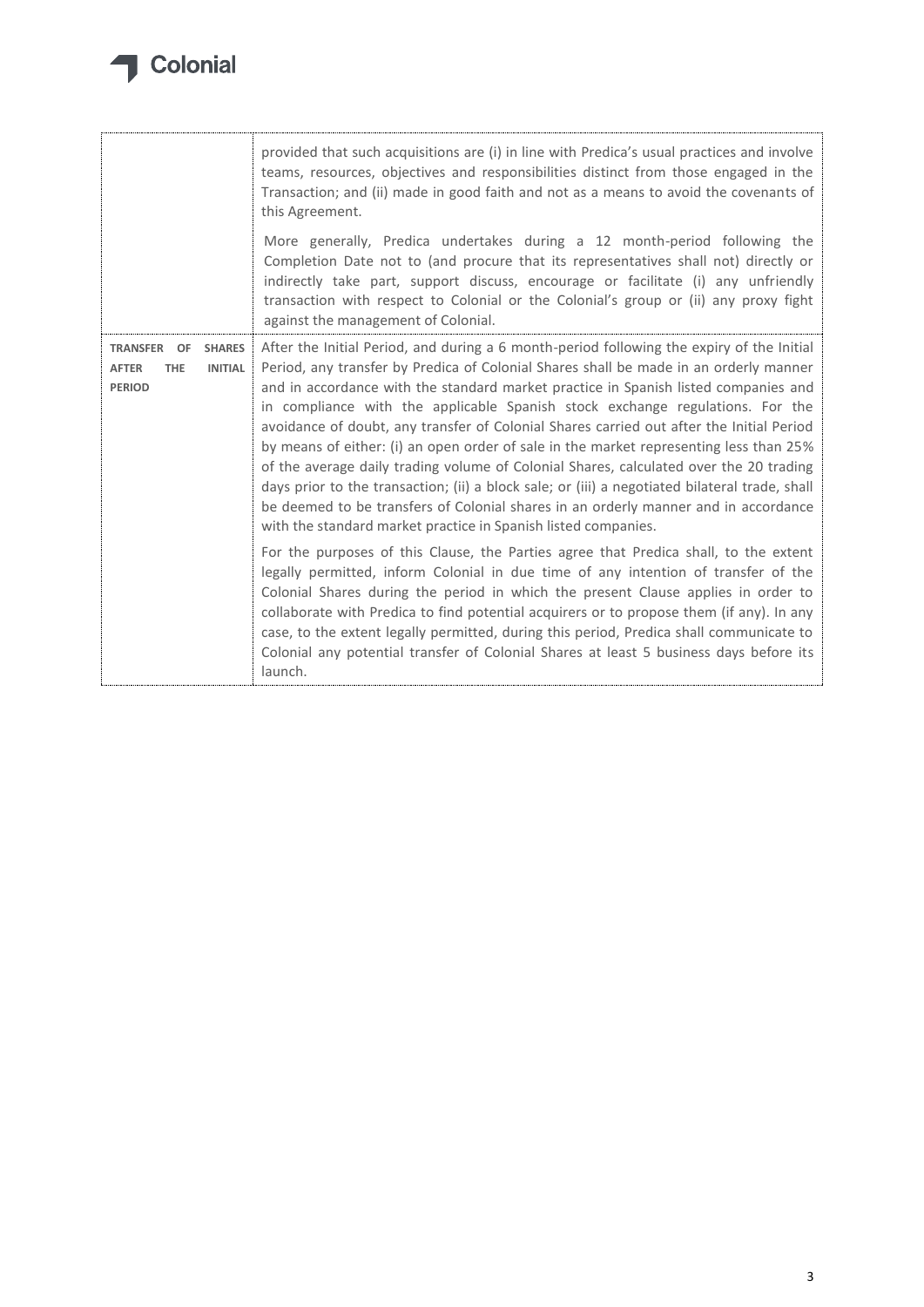

## **TRANSLATION INTO SPANISH OF THE CLAUSES OF THE AGREEMENT THAT MAY BE DEEMED AS A SHAREHOLDERS' AGREEMENT**

| RESTRICCIÓN DE VENTA<br>DE ACCIONES DE PREDICA                              | Durante un periodo de 6 meses a partir de la Fecha de Finalización (en adelante, el<br>"Periodo Inicial"), Predica no podrá Transmitir (tal como se define a continuación),<br>total o parcialmente, las Acciones de Colonial.                                                                                                                                                                                                                                                                                                                                                                                                                                                                                                                                                                                                                                                                                                                                                                                                                                                                                                                                                                                                   |
|-----------------------------------------------------------------------------|----------------------------------------------------------------------------------------------------------------------------------------------------------------------------------------------------------------------------------------------------------------------------------------------------------------------------------------------------------------------------------------------------------------------------------------------------------------------------------------------------------------------------------------------------------------------------------------------------------------------------------------------------------------------------------------------------------------------------------------------------------------------------------------------------------------------------------------------------------------------------------------------------------------------------------------------------------------------------------------------------------------------------------------------------------------------------------------------------------------------------------------------------------------------------------------------------------------------------------|
|                                                                             | A efectos del presente Acuerdo, se entenderá por "Transmisión" i) la transmisión por<br>cualquier medio, ya sea con carácter directo y/o indirecto, inmediato o diferido,<br>gratuito o no (incluida la disposición, aportación, fusión, escisión, canje, préstamo o<br>aplicación de cualquier gravamen) de la titularidad, ya sea en pleno dominio, efectivo o<br>jurídico, el derecho económico o cualesquiera otros derechos dimanantes de una<br>acción, como el derecho de voto, el derecho a percepción de dividendos o el derecho<br>de suscripción preferente en una ampliación de capital, ii) la realización de cualquier<br>operación de derivados, cobertura o de otra índole que esté concebida para una venta<br>de acciones, o que quepa esperar de forma justificada que pueda conducir o dar lugar a<br>la misma, iii) la realización de cualquier operación que tenga efectos económicos<br>análogos, iv) el compromiso de realizar cualquiera de las acciones anteriormente<br>descritas o v) el anuncio público de la intención de realizar cualquiera de las acciones<br>anteriormente descritas; asimismo, el verbo "Transmitir" y sus formas y expresiones<br>derivadas se interpretarán del mismo modo. |
|                                                                             | Sin perjuicio de lo anterior, Predica estará en todo caso autorizada, libre de cualquier<br>restricción, a llevar a cabo la Transmisión voluntaria, total o parcial, de Acciones de<br>Colonial a empresas de su Grupo, siempre y cuando a) la sociedad adquirente, de<br>forma simultánea a la Transmisión, acepte quedar obligada de forma incondicional en<br>relación con esas Acciones de Colonial según lo previsto en la presente cláusula y la<br>cláusula «Transmisión de acciones después del Periodo Inicial» del presente Acuerdo;<br>b) el transmitente siga siendo responsable solidario junto al adquirente con respecto a<br>dichas Acciones de Colonial; y c) el adquirente siga siendo miembro de su Grupo y<br>acuerde devolver la totalidad de esas Acciones de Colonial antes de dejar de<br>pertenecer a su Grupo. A los efectos de este apartado, el término "Grupo" incluirá<br>todas aquellas sociedades que sean, directa o indirectamente, propiedad de Crédit<br>Agricole Assurances S.A. o estén controladas por dicha entidad                                                                                                                                                                      |
| <b>PERIODO DE</b><br><b>INMOVILIZACIÓN DE</b><br><b>ACCIONES DE PREDICA</b> | Predica se compromete, durante un periodo de 9 meses a partir de la Fecha de<br>Finalización, a abstenerse (ya sea actuando por cuenta propia o de forma concertada),<br>y a procurar que sus representantes se abstengan, directa o indirectamente, de<br>adquirir u ofrecer la adquisición, tratar, proponer o acordar adquirir, anunciar su<br>intención de adquirir, participar, respaldar, negociar, fomentar o facilitar (incluso<br>mediante la provisión de fondos) la adquisición, mediante una oferta de compra,<br>licitación o intercambio, combinación de negocios o de cualquier otra manera (incluso<br>a través de derechos u opciones de adquisición, swaps o permutas financieras,<br>operaciones de derivados u otros acuerdos que tengan un efecto económico similar),<br>de valores de Colonial, si ello provoca que Predica posea más del 5 % del capital social<br>o de los derechos de voto de Colonial (o que tenga una exposición económica sobre<br>más del 5 % de Colonial, excluida la exposición económica resultante de los negocios<br>conjuntos de Predica y SFL).                                                                                                                              |
|                                                                             | Con carácter excepcional, esta Cláusula no se aplicará a la adquisición de instrumentos<br>financieros o de cualquier derecho afecto a dichos instrumentos financieros de Colonial<br>por parte de Predica o cualquiera de sus representantes en el contexto de:                                                                                                                                                                                                                                                                                                                                                                                                                                                                                                                                                                                                                                                                                                                                                                                                                                                                                                                                                                 |
|                                                                             | actividades de cobertura de riesgos y creación de mercado; y/o<br>ш                                                                                                                                                                                                                                                                                                                                                                                                                                                                                                                                                                                                                                                                                                                                                                                                                                                                                                                                                                                                                                                                                                                                                              |